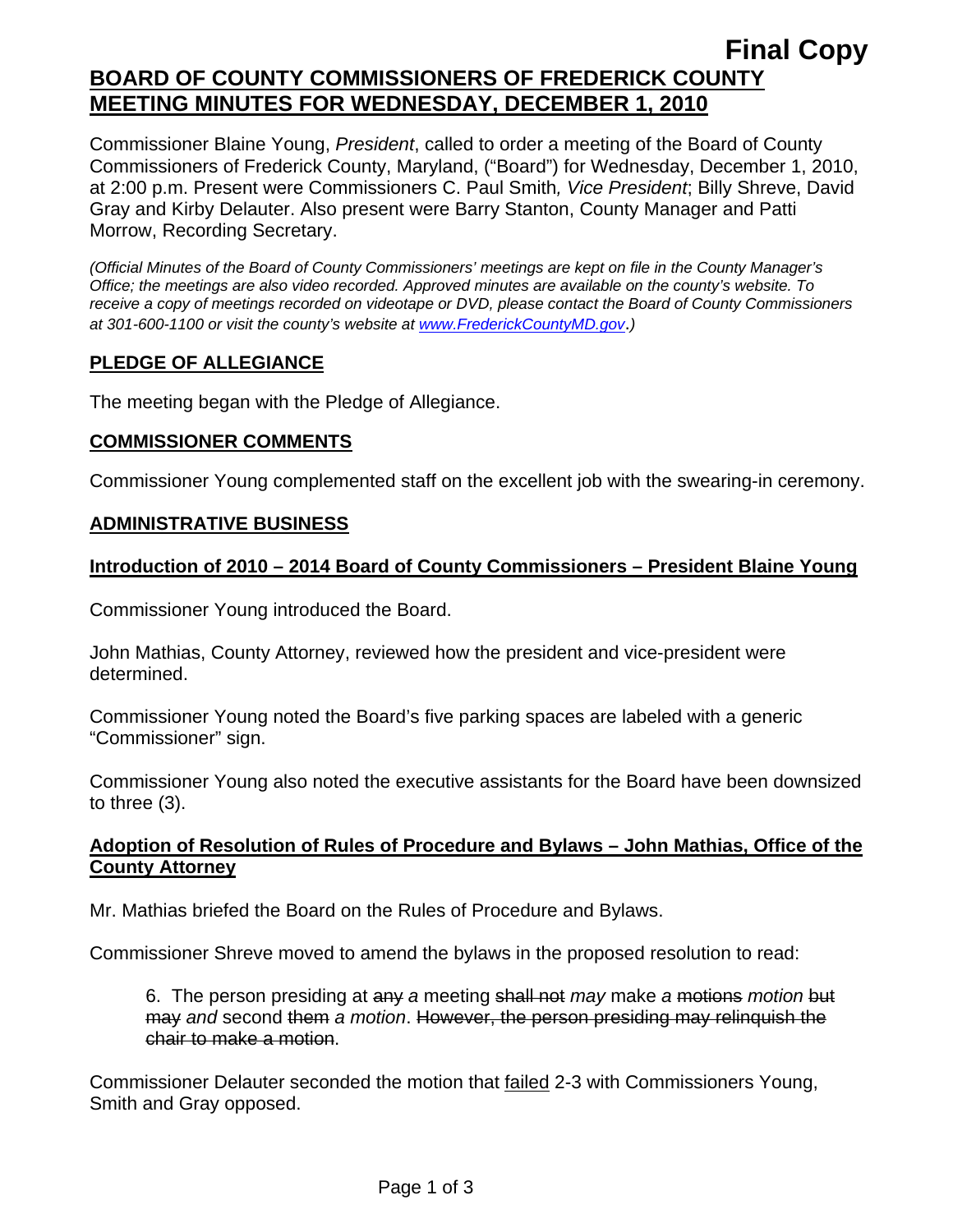# **Final Copy BOARD OF COUNTY COMMISSIONERS OF FREDERICK COUNTY MEETING MINUTES FOR WEDNESDAY, DECEMBER 1, 2010**

Commissioner Smith moved to approve the resolution as presented. Commissioner Gray seconded the motion that passed 3-2 with Commissioners Shreve and Delauter opposed.

*(A copy of the approved/adopted resolution can be obtained in the County Manager's Office or from the county's website, [www.FrederickCountyMD.gov](http://www.frederickcountymd.gov/).)* 

## **Adoption of Resolution Regarding Bank Signatory – John Mathias, Office of the County Attorney**

Commissioner Gray moved to adopt the resolution regarding bank signatory as presented. It was seconded by Commissioner Smith and passed 5-0.

(A copy of the approved/adopted resolution can be obtained in the County Manager's Office or from the county's website, [www.FrederickCountyMD.gov](http://www.frederickcountymd.gov/).)

## **County Commissioners' Health Insurance, Retirement Benefits, and Expense Accounts – President Blaine Young**

Mr. Mathias reviewed the health insurance, retirement benefits and expense accounts with the Board.

(Commissioner Young passed the gavel to Commissioner Smith.)

Commissioner Young moved to direct staff to prepare a draft ordinance regarding the abolishment of the Frederick County employees retirement plan benefit for the Board and take it to public hearing. Commissioner Shreve seconded the motion that passed 4-1 with Commissioner Gray opposed.

(Commissioner Smith passed the gavel back to Commissioner Young.)

John Kroll, Finance Division, commented on the Board's expense accounts.

(Commissioner Young passed the gavel to Commissioner Smith.)

Commissioner Young moved to put a limit of \$250.00 on each of the Board's individual expense accounts through June 30, 2011. Commissioner Shreve seconded the motion that passed 3-2 with Commissioners Smith and Gray opposed.

(Commissioner Smith passed the gavel back to Commissioner Young.)

# **Approval of Board of County Commissioners' Liaison Assignments to Frederick County Boards and Commissions – Joyce Grossnickle, Office of the County Manager**

Ms. Grossnickle presented the liaison assignments.

Commissioner Shreve moved to approve the Board's liaison assignments to the Frederick County boards and commissions. It was seconded by Commissioner Delauter and passed 5- 0.